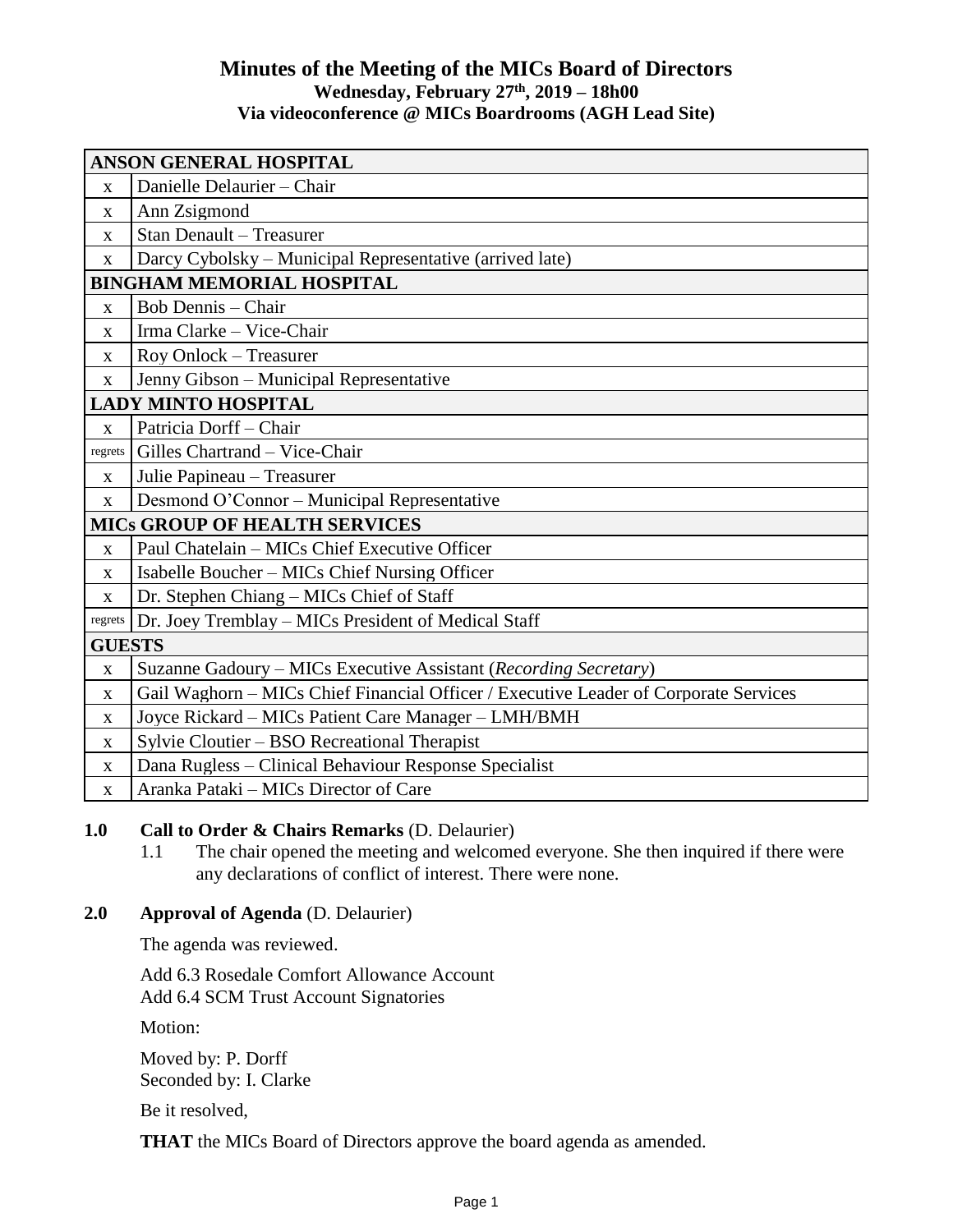Carried.

### **3.0 Trustee Education / Presentations**

- 3.1 Environmental Changes Behavioural Support Ontario S. Cloutier
	- The BSO Coordinator presented how living with dementia changes how a person experiences the world around them
	- Expressive behaviours is a term that represents how people with dementia express something important about their personal, social or physical environment; it is important to recognize that all behaviour has meaning
	- Montessori activities are appropriate, evidence-based interventions needed to help individuals with dementia maintain their interests, abilities and purpose through the engagement of purposeful meaningful activities. These interventions have been proven to decrease expressive behaviours while improving quality of life.
	- Sylvie went on to describe out visual enhancements and the right amount of sensory stimulation can help decrease residents' responsive behaviours
	- She is proposing a dementia strategy initiative by creating inviting and supportive environments for our residents by making our Long-Term Care homes more homelike and by having meaningful engagement built into the whole day instead of timed recreation or activities
	- 70% of SCM Residents currently have some form of dementia
	- There are shadow boxes at VM where residents can put personal items in them
	- These will be incorporated for each resident at Rosedale as well
	- Montessori kits will be developed for each LTC site
	- Board members were invited to ask questions.
	- B. Dennis highly supports this once it's costed out
	- Would involve the residents to help as an activity as well as staff and volunteers
	- Joyce will prepare a financial risk strategy for this project to be presented at the March  $27<sup>th</sup>$  board meeting.
	- The high school will be approached to supply and build some shadow boxes for SCM; approach hardware stores to donate the paint

#### **4.0 Approval of Minutes (D. Delaurier)**

4.1 Minutes of the MICs Board of Directors meeting held January 23<sup>rd</sup>, 2019 were provided for information.

Motion:

Moved by: D. O'Connor Seconded by: J. Papineau

Be it resolved,

**THAT** the MICs Board of Directors approve the minutes of the meeting held January  $23<sup>rd</sup>$ , 2019 as presented.

Carried.

#### **5.0 Follow-Up Items**

- 5.1 Review of the 2018-2019 Board Work Plan
	- The Board Work Plan was reviewed for the month of February.
	- The board retreat was held on Saturday, Feb.  $9<sup>th</sup>$
	- The Nominating Committee met on Feb.  $20<sup>th</sup>$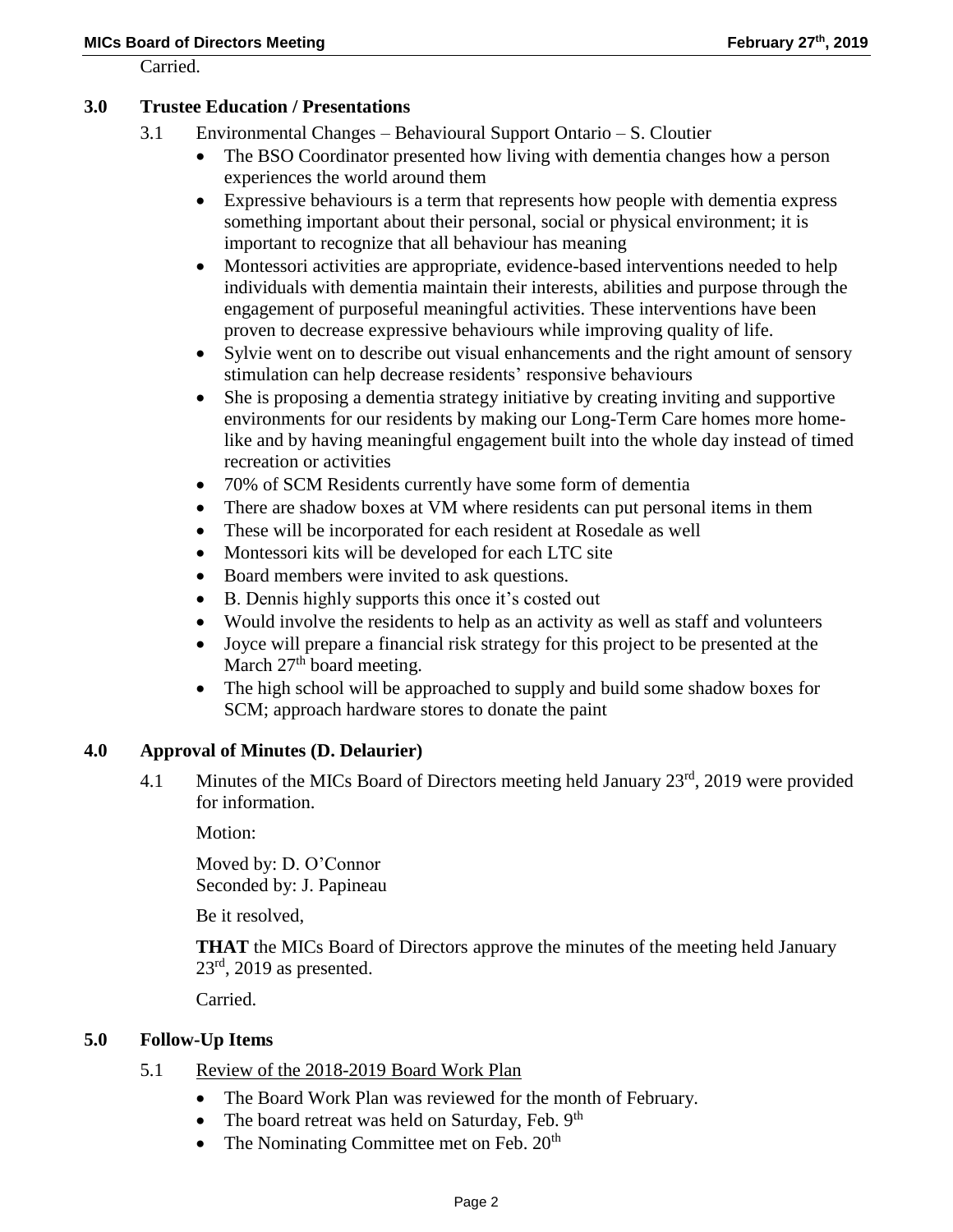- The Board Ad Hoc Committee met on Feb. 7<sup>th</sup>
- Board Ad Hoc Committee did not meet quorum requirements and will address deferred agenda items in April

## **6.0 MICs Finance**

- 6.1 December 2018 Financial Statements G. Waghorn
	- Chief Financial Officer gave a quick review of the financial statements for all sites

### **BMH:**

- Hospital operating at a surplus of \$71,278 at the end of December; total margin was 1.25%; hospital yearend surplus forecast of \$380,000 was submitted to the ministry of health; received increase of \$123,800 in base funding (2%) for this fiscal year; OHIP and other patient revenue were under budget by \$37,656; differential and co-payment revenue under budget by \$7,447; operating expenses were \$295,720 under budget; budgeted expenditures were \$6 million; salaries were \$100,847 under budget; overtime costs were \$145,978; sick time costs were \$56,793; orientation costs were \$23,654; benefit costs were running at 27.7% of salaries; other supplies and expenses were \$49,000 under budget; medical supplies were under budget by \$23,000; drugs were under budget by \$56,000 due to low census and activity; strong balance sheet; current ratio is 6.8
- Capital Budget: high priority items for 2018-2019 \$339,443 with an actual cost of \$298,959; total building costs of \$1,058,557

## **AGH:**

- Hospital operating at a surplus of \$81,833 at the end of December; total margin was 1.14%; yearend forecast is projecting a hospital operating surplus of \$389,959; over budget in revenue by \$276,000 due to recognizing \$450,000 in investment income; received base increase of \$163,400; operating expenses were under budget by \$42,431; budgeted expenditures were \$7.156 million; salaries were \$204,000 under budget; lab was \$121,014 under budget; total overtime costs were \$326,777; total sick time costs were \$115,821; benefit costs were running at 30% of salaries; other supplies and expenses were over budget by \$275,565 (nonurgent patient transportation \$67,300; lab supplies \$78,000; plant maintenance \$116,000); current ratio is (0.59)
- Capital Budget: total budgeted priority items of \$318,527 with actual cost of \$246,017; building maintenance budgeted items \$1,333,000 with actual cost of \$270,707 due to ECP and HIRF funding; \$530,742 has been spent to date

**SCM:** ended the third quarter with a total operating deficit of \$363,602

# **LMH:**

 Hospital operating at a surplus of \$79,644 at the end of December; total margin was .76%; submitted yearend forecast was a surplus of \$154,000; received 2% base increase of \$122,400; operating expenses were \$254,747 under budget; budgeted expenditures were \$10.6 million; salaries were under budget by \$306,564 on \$4.98 million of budgeted expenditures; nursing salaries under budget by \$291,451; lab under budget by \$24,584; x-ray under budget by \$20,210; physiotherapy – FT not recruited, under budget \$35,294; patient food services over budget by \$76,458; additional staff for VM, offset in revenue recovery; plant maintenance over budget by \$26,873 – overtime related to projects and call back; materials management \$39,539 under budget; overtime costs were \$341,111; sick time costs were \$106,155; benefit costs were running at 28.7% of salaries; orientation costs were \$63,352; other supplies and expenses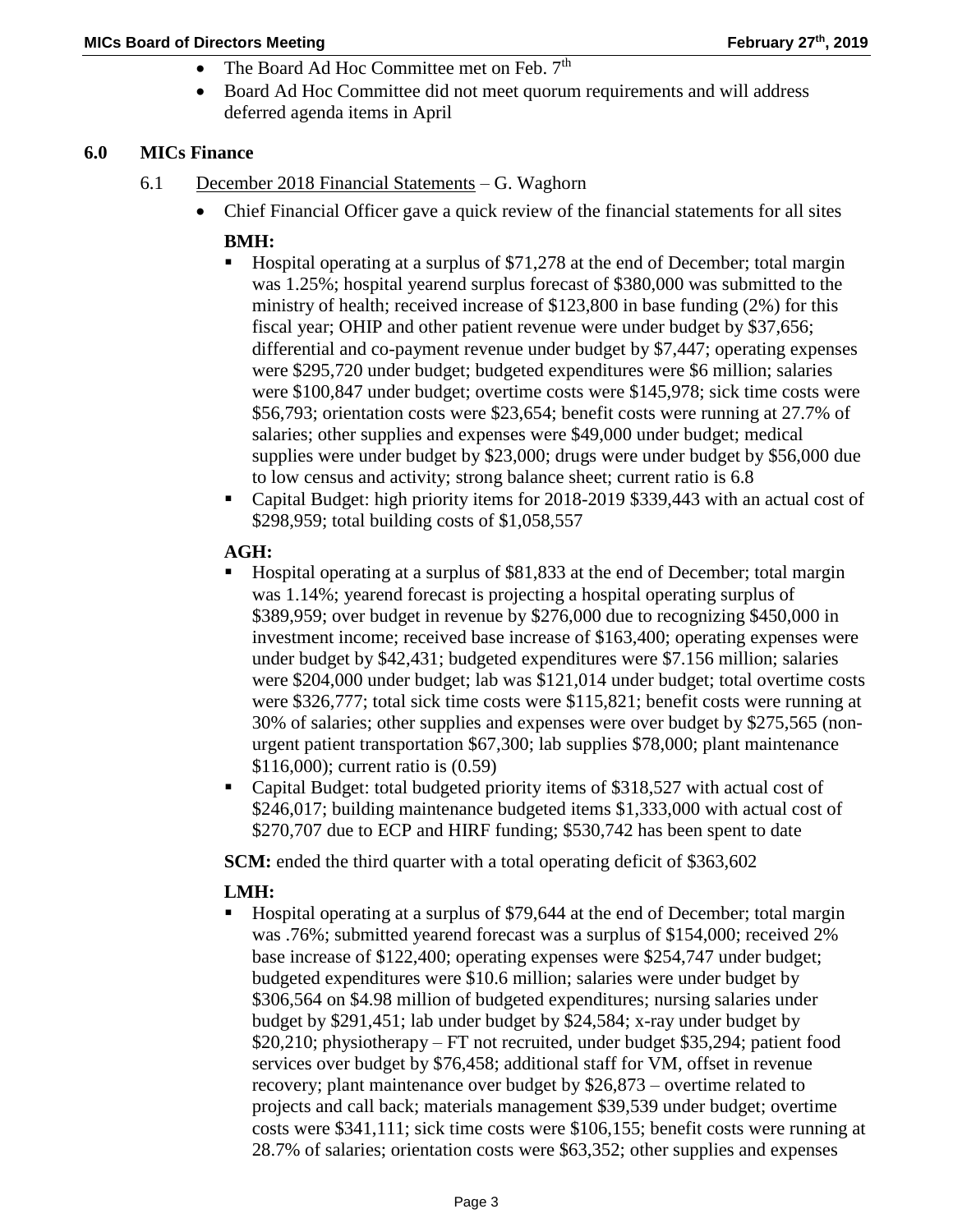were \$182,438 over budget; non-urgent patient transportation costs are \$80,000; strong balance sheet; current ratio of 2.96; future challenge is investment in infrastructure

 Capital Budget: VM cost of budgeted priority items \$27,287 with an actual cost of \$19,242; LMH cost of budgeted priority items \$318,373 with an actual cost of \$297,060; building maintenance budgeted cost of \$3,080,000 with an actual cost of \$1,699,376 minus ECP/HIRF funding of \$1,569,286 for a balance of \$2,015,679

**VM:** ended the third quarter with a \$29,749 surplus

Motion to approve December 2018 Financial Statements

Moved by: S. Denault Seconded by: R. Onlock

Be it resolved,

**THAT**, the MICs Board of Directors approve the December 2018 Financial Statements for Bingham Memorial Hospital, Anson General Hospital, South Centennial Manor, Lady Minto Hospital and Villa Minto as presented.

Carried.

- 6.2 Capital Projects Status Report G. Waghorn
	- Report was provided for information regarding capital projects for all sites
- 6.3 Approval to open a Comfort Allowance Account for Rosedale
	- CIBC is closing in Matheson therefore we have to open an account for Comfort Allowance Account at the Caisse Populaire

Motion:

Moved by: B. Dennis Seconded by: I. Clarke

Be it resolved,

**THAT** the MICs Board of Directors approve the motion to open a Comfort Allowance Account at the Caisse in Matheson since CIBC is closing as presented.

Carried.

6.4 Approval to remove K. Baxter and add A. Pataki as signatory for the SCM Trust Account

Motion:

Moved by: D. Cybolsky Seconded by: S. Denault

Be it resolved,

**THAT** the MICs Board of Directors approve the removal of Kelly Baxter and add Aranka Pataki as the new signatory for the South Centennial Manor Trust Account as presented.

Carried.

#### **7.0 Presentations/Reports** (D. Delaurier)

- 7.1 Chief Executive Officer Report: (P. Chatelain)
	- The report was provided for information.
	- The CEO provided the following overview: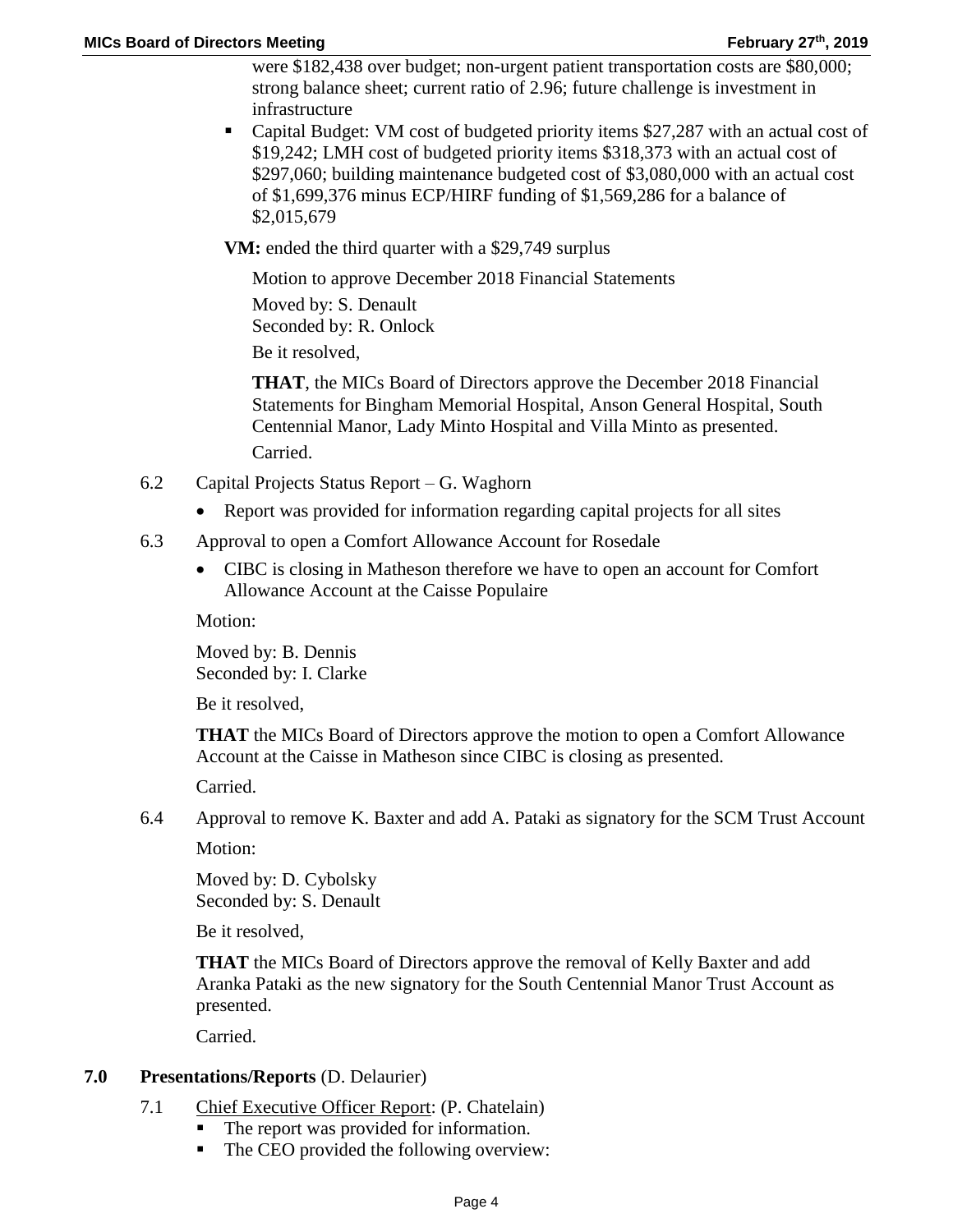- o Still waiting for soil tests results; received email from Architecture49 that they want to test the soil further as it is better behind the hospital
- o SCM Curling Bonspiel raised \$7,500
- o LMH roof has been completed; replacement of AGH generators has begun; work on BMH generator will begin in March; received HIRF and ECP funding for these projects; Honeywell to begin energy retrofit project in March; project kickoff being held at all three sites on Feb.  $28<sup>th</sup>$ -Mar.  $1<sup>st</sup>$
- o Aggressively recruiting for five physicians and one general surgeon; discussions regarding physician recruitment with mayors of BR-M and Cochrane were held
- $\circ$  There is an open forum in Matheson on March  $4<sup>th</sup>$
- o An open forum meeting will be scheduled in Iroquois Falls possibly in April
- Board Members were invited to ask questions.
- 7.2 Chief Nursing Officer Report: (I. Boucher)
	- The CNO provided the following overview:
		- **Inpatient Care:** total occupancy rates are down at BMH but up at AGH and LMH at the end of the third quarter; alternate level of care rates were provided; AGH and LMH have ALC patients waiting for placement in acute care beds as their Complex Continuing Care beds are full; this is not unique to MICs as other hospitals have the same issue
		- **Emergency Department:** at the end of the second quarter, AGH and BMH emergency visits were down whereas LMH was slightly up
		- **ER Wait Times:** are for non-admitted CTAS  $4 \& 5$  patients; increased wait time is often attributed to transfer wait time. There has been a steady decrease in wait times at all facilities; ED wait time for physician initial assessment for CTAS 1-3 and CTAS 4&5 were provided for information
		- **Ambulatory Services:**
			- o Oncology Services: down from 94 visits in Q2 to 76 visits in Q3
			- o Ontario Telehealth: AGH had 171 visits in Q3 compared to 155 in Q2; BMH is even with 53 visits and LMH had 122 visits in Q3 compared to 123 in Q2
		- **Hospice Data:** stats were provided for all three sites for information; at the time of the report, there was one patient still occupying the hospice suite at AGH.
		- **Pharmacy Services:**
			- $\degree$  OCP (Ontario College of Pharmacists) visits scheduled for June 26<sup>th</sup>, 2019
			- o The LHIN has secured some funding to send some of our staff for NAPRA training

# **Nursing Department:**

- o Ongoing nursing shortages, specifically RNs at AGH; attending recruitment fairs at Northern College in February and Toronto in May.
- o Continuing contract with Platinum until RPF is approved by NELHIN Board; could see regional solution by fall 2019.
- o Revised Inpatient and Emergency Department Client Experience Surveys going out on April  $1<sup>st</sup>$ , 2019.
- o Finalizing Quality Improvement Plan hospital and LTC indicators; final plan to be approved at March board meeting.
- o Accreditation letter indicated that more evidence is required on two criteria; these will be addressed.
- Meditech Downtime Debrief: the report was provided for information; virus infiltrated HSN in Sudbury which impacted Meditech at MICs in January; held a debrief with each department in conjunction with the IT department; we have to be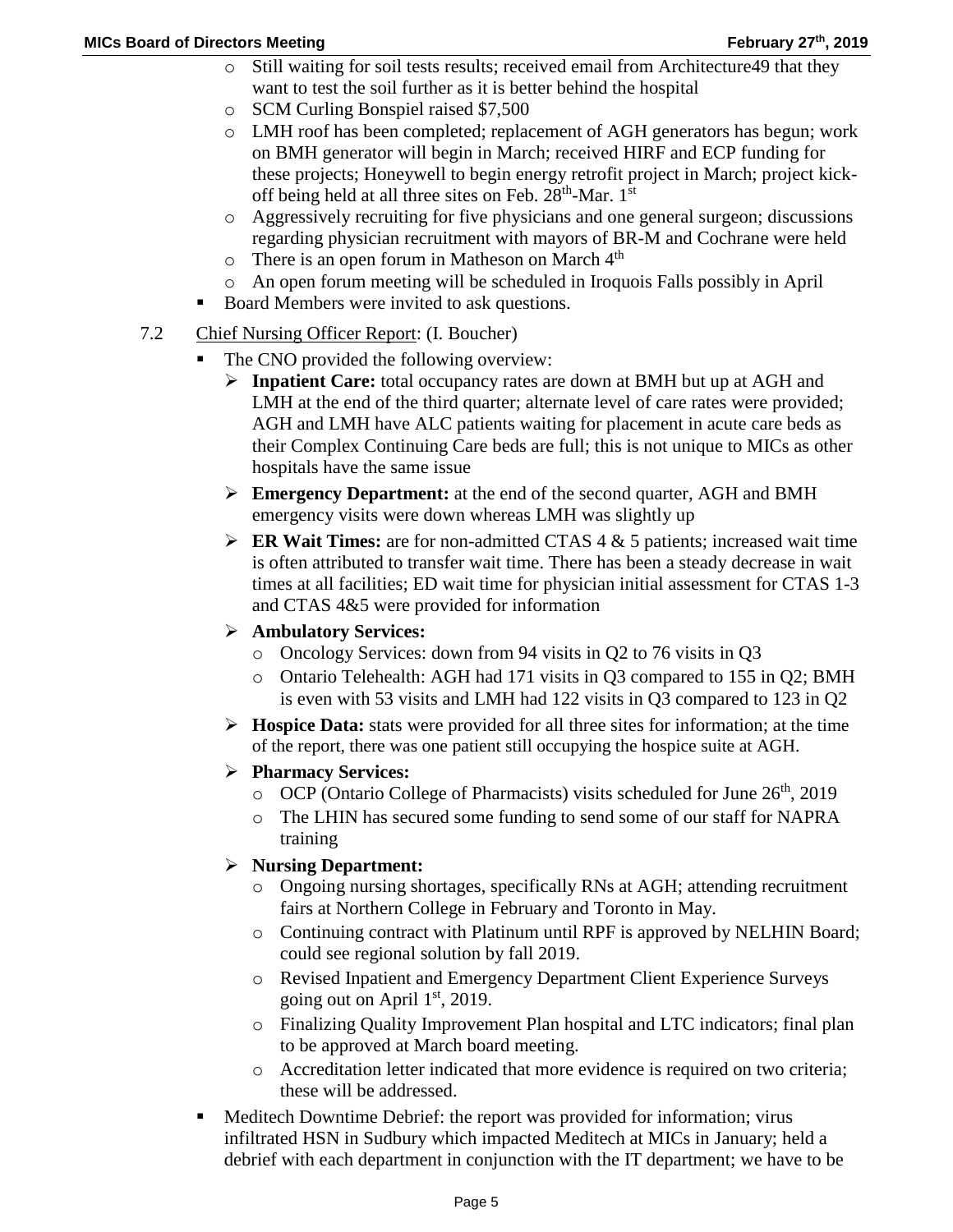prepared for something similar to happen again; some departments were crippled by this virus; this should have been called a "Code Grey"; will develop a contingency plan to deal with this type of event

- Board members were invited to ask questions.
- **8.0 Medical Staff** (Dr. S. Chiang)
	- 8.1 Chief of Staff Report:
		- The report was provided for information.
		- Topics covered were:
			- o OMA/Ministry of Health and Long Term Care Negotiation Update arbitration awarded the following: 4 year term for new PSA from April 1, 2017 to March 31, 2021; no cap; this means government, not doctors will be responsible to fund the physician services that Ontario requires

April 1, 2017 to March 31, 2018 global payment increases by 0.75% April 1, 2018 to March 31, 2019 global payment increases by 1.25% April 1, 2019 to March 31, 2020 global payment increases by 0.5% April 1, 2020 to March 31, 2021 global payment increases by 1.0%

- o Minister of Health and Long-Term Care Announcement on February 26, 2019 will introduce legislation to create new agency, called Ontario Health, to consolidate the 14 local health integration networks, Cancer Care Ontario, eHealth Ontario, Health Quality Ontario and several other agencies
- o Recruitment of Medical Staff Update Despite excellent efforts of the HR department, we have not been able to recruit the physicians who are needed in our 3 hospitals; we will continue to recruit rigorously to fill the vacant positions.
- 8.2 Medical Advisory Committee Minutes
	- Minutes of the meeting held January  $16<sup>th</sup>$ , 2019 were provided for information.
- **9.0 LHIN / MOHLTC Business** (P. Chatelain)
	- 9.1 OHA Wholesale Change on the Way for Ontario's Health System
		- This information has already changed as the announcement has been made that a new super agency called "Ontario Health" will be replacing six different health care agencies
		- Paul is participating in an OHA member teleconference on Bill 74 taking place on March  $5<sup>th</sup>$
- **10.0 MICs Quality Committee** (I. Boucher)
	- 10.1 Quality Committee Minutes
		- Minutes of the meeting held November  $14<sup>th</sup>$ , 2018 were provided for information
- **11.0 Site Business** (D. Delaurier)
	- 11.1 Anson General Hospital:

Motion to approve Ann Zsigmond as an AGH board member

Moved by: S. Denault Seconded by: D. Cybolsky

Be it resolved,

**THAT** the AGH Board of Directors approve the appointment of Ann Zsigmond as a